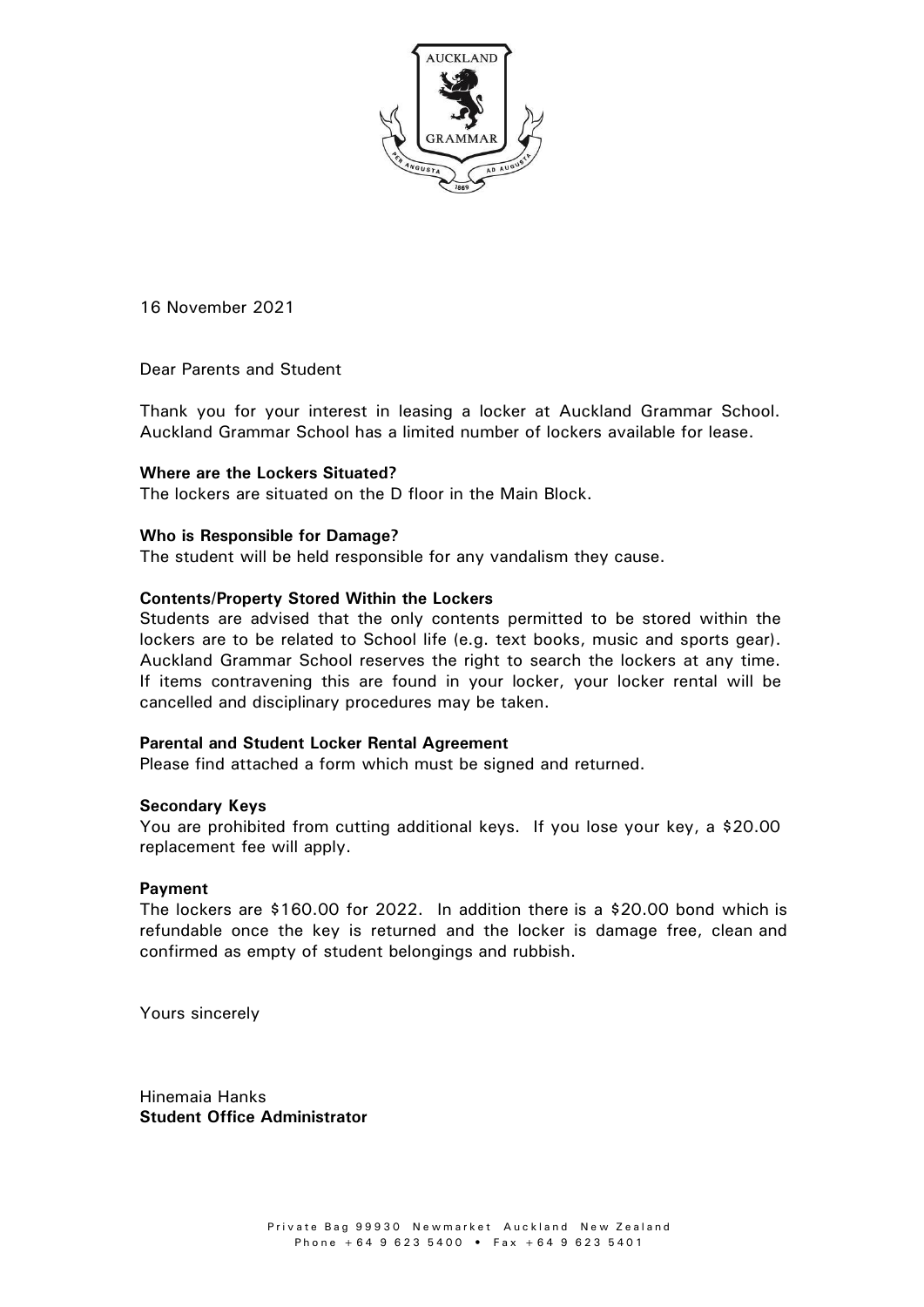

# **Locker Hireage Consent Form (School copy)**

I understand and agree to the conditions on which the locker is hired. These are as follows:

- o I guarantee to treat my locker with respect and to not deface or adhere any stickers on the inside or outside of the locker, or treat it with excessive force.
- o I hereby authorise that Auckland Grammar School has the right to search my locker without prior notification to ensure no inappropriate items are being stored on School property.
- o I guarantee not to cut any additional keys for this locker without prior permission of Auckland Grammar School.
- o I guarantee all items stored in the locker with be for the sole purpose of normal School life (text books, music and sporting gear).
- o I guarantee no drugs, tobacco, cash, weapons, matches, cigarette lighters, alcohol, pornographic material, etc will be stored in the lockers.
- o I understand I will have my locker bond (\$20.00) refunded to me at the end of the school year upon the return of the locker key and confirmation the locker is empty, damage free and clean.

Signed:

Form: the contract of the contract of the contract of the contract of the contract of the contract of the contract of the contract of the contract of the contract of the contract of the contract of the contract of the cont

*(Student Name – please print)*

Signed:

*(Parent / Caregiver)*

**Payment Attached:**   $\Box$ 

\$160.00 for Terms 1 – 4, **2022** \$20.00 bond

**The \$20 bond will be returned to students at the end of the year, following the key return and cleaning out of the locker.**

**Contact Phone Numbers: (home and mobile)** 

S**tudent's Email address:**